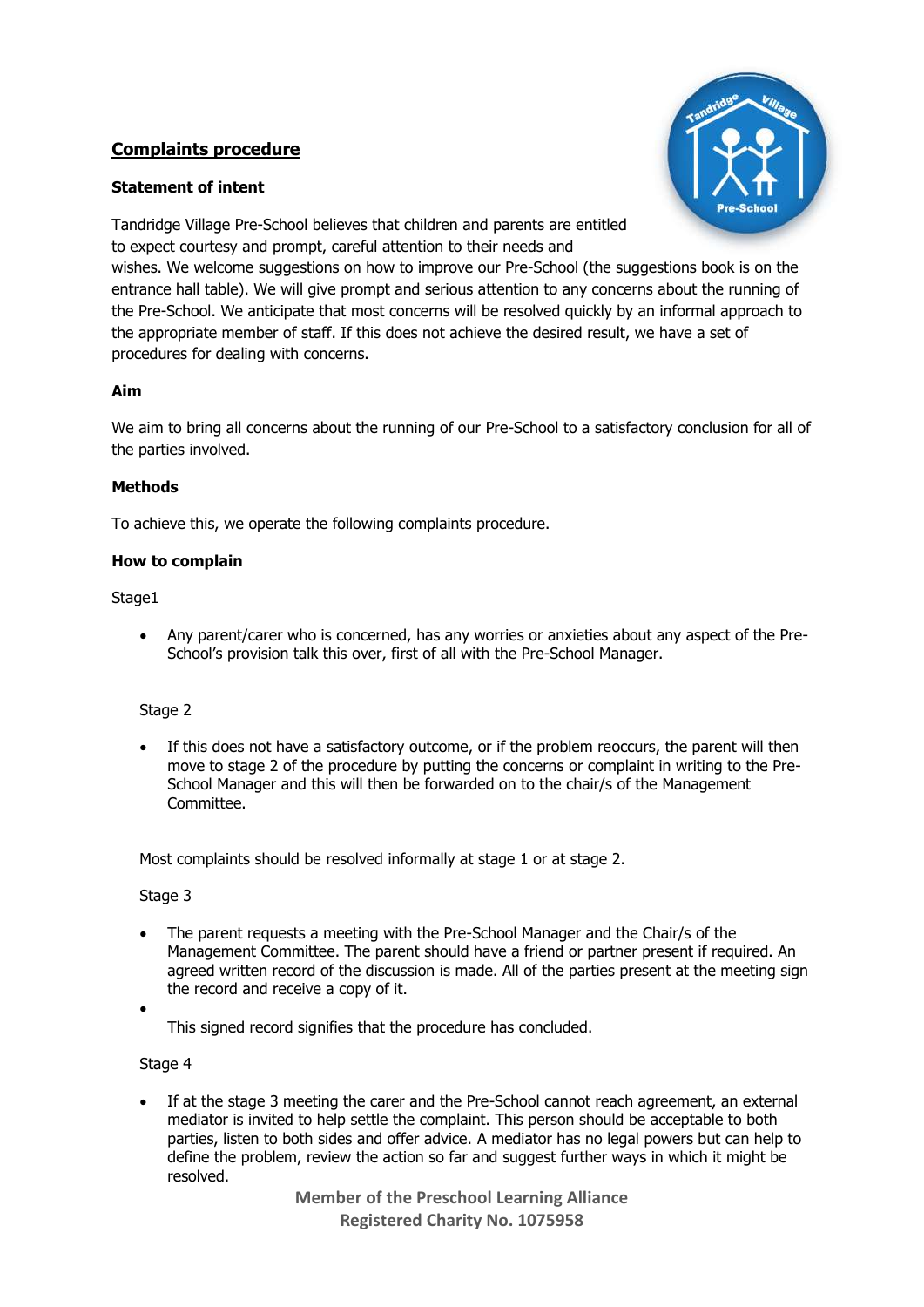

Staff within Surrey Early Years and Childcare Service would be invited to act as mediators.

• The mediator keeps all discussion confidential. S/he can hold separate meetings with the individuals involved if this is decided to be helpful. The mediator keeps an agreed written record of any meetings that are held and of any advice s/he gives.

#### Stage 5

- When the mediator has concluded his/her investigations, a final meeting between the carer, the Pre-School Manager and the Chair(s) of the Management Committee is held. The purpose of this meeting is to reach a decision on the action to be taken to deal with the complaint. The mediator's advice is used to reach this conclusion. The mediator is present at the meeting if all parties think this will help a decision to be reached.
- A record of this meeting, including the decision on the action to be taken, is made. Everyone present at the meeting signs the record and receives a copy of it. This signed record signifies that the procedure has been concluded.

#### **The role of the Office for Standards in Education, Early Years Directorate (Ofsted) and the Surrey Safeguarding Children Board (SSCB).**

Parents may approach Ofsted directly at any stage of this complaints procedure. In addition, where there seems to be a possible breach of our registration requirements, it is **essential** to involve Ofsted as the registering and inspection body with a duty to ensure the statutory framework for Early Years Foundation Stage is being adhered to.

The address and telephone number of our Ofsted regional centre are:

Ofsted National Business Unit, Royal Exchange Building St Anne's square Manchester M2 7LA

08456 40 40 40

These details are displayed on our Pre-School notice board.

All complaints made in writing will be responded to within 20 working days.

If a child appears to be at risk, our Pre-School follows the procedures of the SSCB in our local authority.

In these cases, both carer and Pre-School are informed and the Pre-School manager works with Ofsted or the SSCB to ensure a proper investigation of the complaint, followed by appropriate action.

> **Member of the Preschool Learning Alliance Registered Charity No. 1075958**